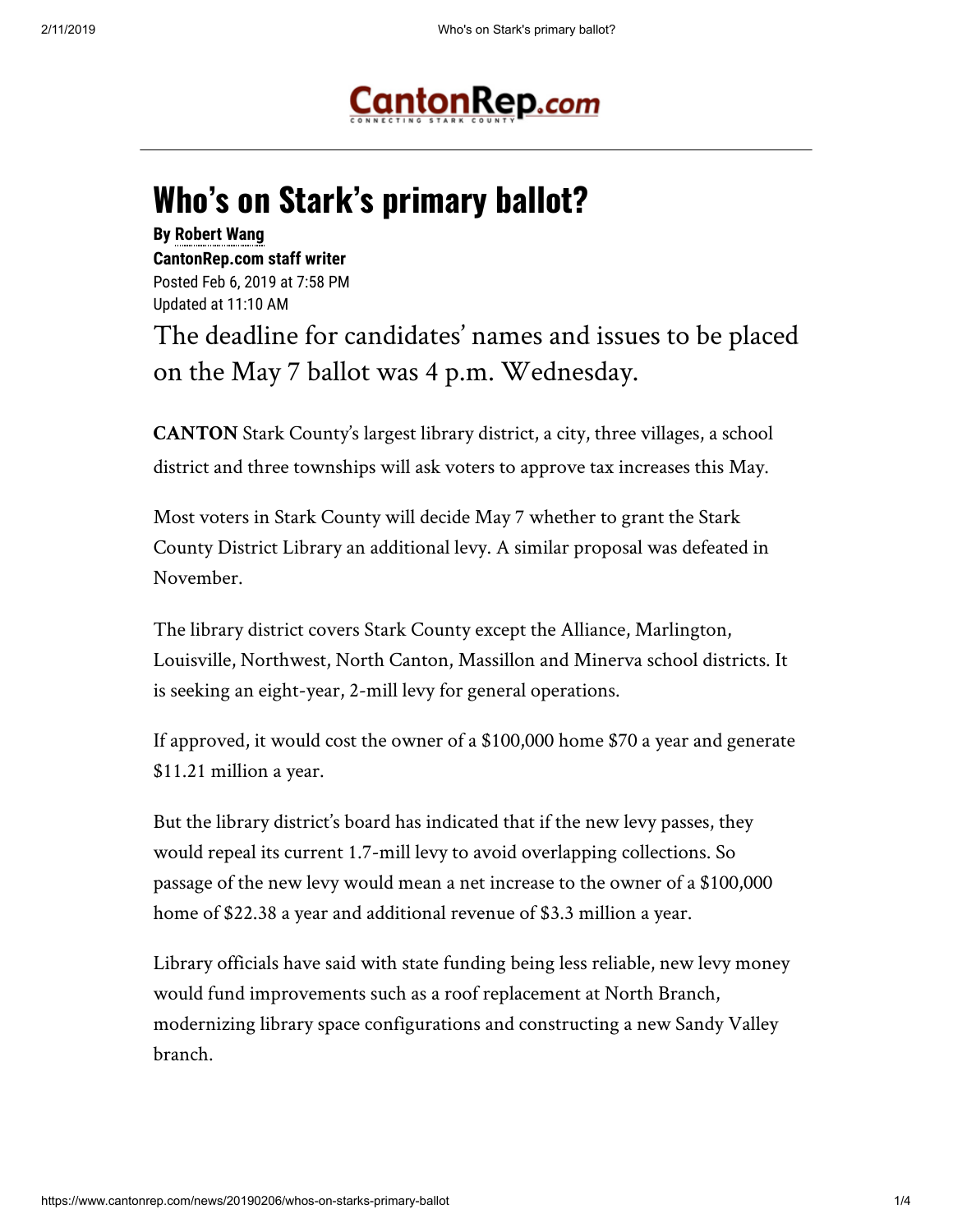**-** The only countywide issue is a renewal for another 10 years of a 1-mill levy that helps fund programs of Stark County Mental Health and Addiction Recovery.

**-** In addition, Canal Fulton, Brewster, Hartville and Navarre are seeking higher income tax rates.

**-** Perry Township is asking voters to approve two tax increases, one for roads and one for more police officers.

Trustees are proposing a new five-year, 5-mill road levy.

If approved by voters, the owner of a \$100,000 home would pay \$175 a year to contribute to the estimated \$2.95 million a year the road levy would raise, according to the Stark County Auditor's office. However, trustees have pledged that if the levy is approved, they would spend the new levy dollars on repaving roads and hire another full-time road department employee. They say they would repeal Perry Township's current 1-mill and 2-mill road levies. Those two existing road levies now cost the owner of a \$100,000 home \$56.75 a year and raise \$1.14 million. Therefore, the net increase would be \$118.25 a year. The net increase in revenue would be \$1.81 million a year.

Perry Township Police Chief Mike Pomesky wants to hire five more full-time and three part-time officers and add a canine unit and more police radios and vehicles.

The proposed five-year 3.9-mill police levy would raise \$1.73 million a year and cost the owner of a \$100,000 home \$82.56 a year. They also are seeking renewal of another police levy, a 3.49-mill levy coupled with a 2.5-mill increase, which total 5.99 mills that would last five years. The net increase is \$107.54 a year for the owner of a \$100,000 home, which totals to \$1.47 million more a year.

- Plain Township and Lake Township are seeking tax increases to fund park operations.

Plain's additional five-year, 1.5-mill levy would raise \$1.16 million a year and cost the owner of a \$100,000 home \$52.50 a year.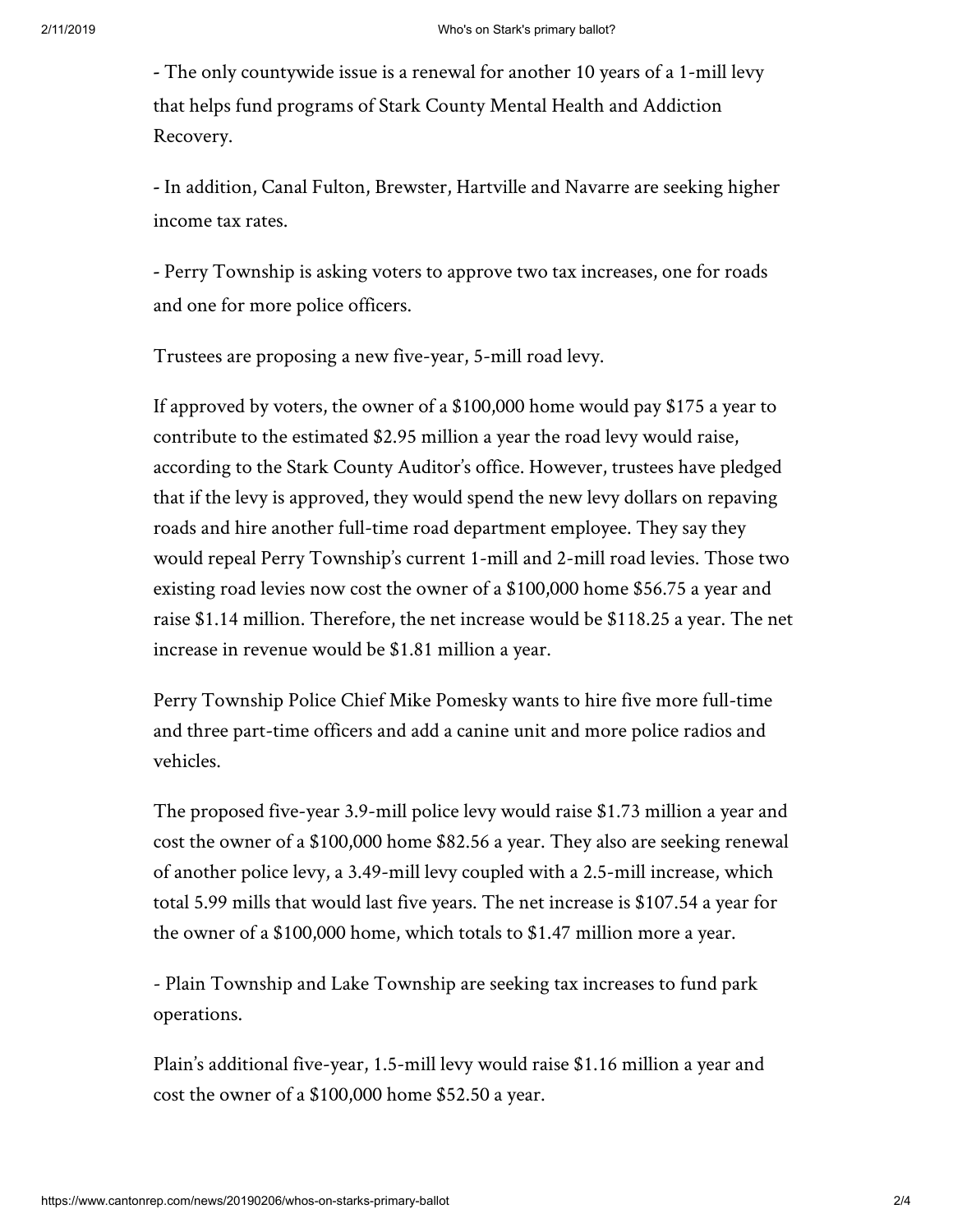Plain Township officials have said with the state cutting back funding to local governments and eliminating township estate taxes, they have to turn to the voters to maintain an expanding park system.

Lake Township trustees are asking for approval of a 10-year, 2-mill levy to fund the construction and maintenance of a park off Midway Street NW. If approved, it would cost the owner of a \$100,000 home \$70 a year and raise \$1.6 million a year.

- Tuslaw Local School District's is asking for a new 3.3-mill emergency requirements levy for general operations.

If approved, it would cost the owner of a \$100,000 home \$115.50 a year and raise about \$753,000 a year.

Superintendent Melissa Marconi said an emergency levy means that the district cannot receive more than the \$753,000 a year even if more property taxpayers move into the school district, which has about 1,400 students.

She said the district has substantially reduced its request from past ones voters rejected in recent years and cut \$900,000 from a budget of \$15 million by laying off teachers and teacher's aides and increasing class sizes.

Marconi said the cuts are not enough to get the district to fiscal sustainability.

## *Here are some highlights of the primaries for elected office*:

- Paul E. Ray, of Alliance, who ran for governor in 2018 as a Democratic candidate and garnered 1.38 percent of the vote, is running for mayor. He's in a primary contest with David Smith of Arch Avenue to be the Democratic nominee to challenge Republican incumbent Alan Andreani, who doesn't have a primary challenger. Ray said he's running on an "Alliance first," platform where he would make the city "citizen friendly and visitor friendly." Smith is a U.S. Army veteran who's run for council twice who says he will help create jobs.

- Canton Mayor Thomas Bernabei, elected as an independent in 2015, is running for re-election as a Democrat. Vincent Watts, former head of the Canton Urban League, is challenging him. No Republican filed to run.